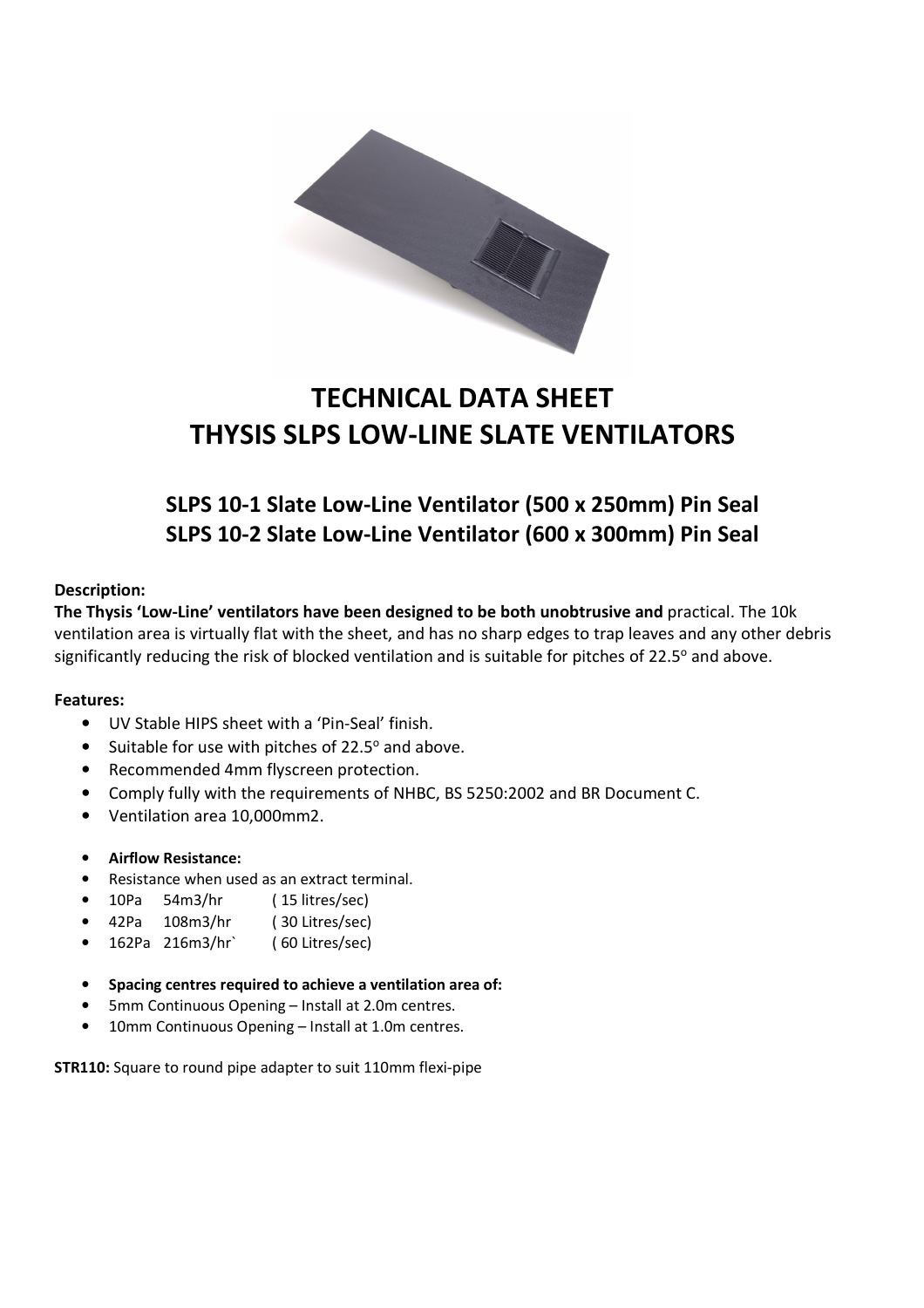

## TECHNICAL DATA SHEET THYSIS SLVF LOW-LINE SLATE VENTILATORS

### SLVS 10-1 Slate Low-Line Ventilator (500 x 250mm) Riven SLVS 10-2 Slate Low-Line Ventilator (600 x 300mm) Riven SLVS 10-3 Slate Low-Line Ventilator (500 x 300mm) Riven

#### Description:

The Thysis 'Low-Line' ventilators have been designed to be both unobtrusive and practical. The 10k ventilation area is virtually flat with the sheet, and has no sharp edges to trap leaves and any other debris significantly reducing the risk of blocked ventilation and is suitable for pitches of 22.5° and above.

#### Features:

- Moulded in 'High Impact Polystyrene'.
- UV Acrylic paint to match most slate colours and finishes.
- Suitable for use with pitches of 22.5° and above.
- Recommended 4mm flyscreen protection.
- Comply fully with the requirements of NHBC, BS 5250:2002 and BR Document C.

#### • Airflow Resistance:

- Resistance when used as an extract terminal.
- 10Pa 54m3/hr ( 15 litres/sec)
- 42Pa 108m3/hr ( 30 Litres/sec)
- 162Pa 216m3/hr` ( 60 Litres/sec)
- Spacing centres required to achieve a ventilation area of:
- 5mm Continuous Opening Install at 2.0m centres.
- 10mm Continuous Opening Install at 1.0m centres.

STR110: Square to round pipe adapter to suit 110mm flexi-pipe